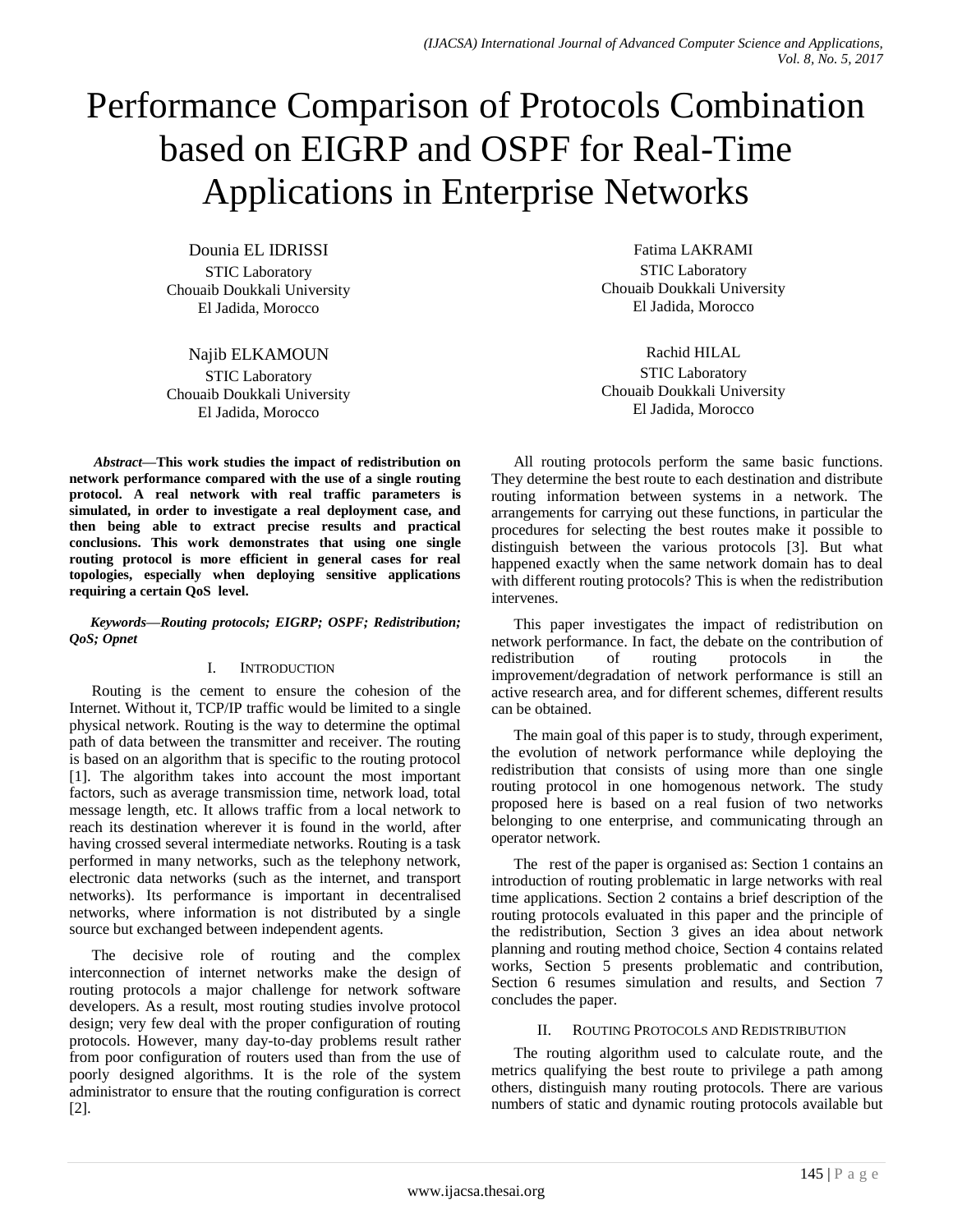the selection of appropriate routing protocol is most important for routing performance. The right choice of routing protocol is dependent on several parameters, related to network specifications and application requirements.

Actually, the Enhanced Interior Gateway Routing Protocol (EIGRP) and Open Shortest Path First (OSPF) are considered as the pre-eminent routing protocols for real-time applications. EIGRP is a Cisco proprietary distance-vector protocol based on Diffusing Update Algorithm (DUAL). On the other hand, OSPF is a link-state interior gateway protocol based on Dijkstra algorithm (Shortest Path First Algorithm).

EIGRP and OSPF are dynamic routing protocols used in practical networks to disseminate network topology to the adjacent routers. This work is based on the evaluation of combinations involving EIGRP and OSPF. A number of simulations have been done in order to compare different routing protocols. The obtained results showed that EIGRP and OSPF can be qualified as "better" routing protocols comparing with others.

# *A. EIGRP*

Enhanced Interior Gateway Routing Protocol (EIGRP) is a routing protocol developed by Cisco based on their original IGRP protocol. EIGRP is an IP distance routing protocol with optimisation to minimise routing instability due to the topology changes, bandwidth utilisation, and router processor power. EIGRP uses a hybrid routing that relies on distance and link state vectors. The metrics used by EIGRP are thus mainly the bandwidth, the memory as well as the overhead of the processors. The EIGRP works quite differently from the IGRP. The EIGRP is an advanced distance vector routing protocol that acts as a link state protocol when updating neighbours and managing routing information [4]. Compared to simple distance vector protocols, it offers a number of advantages, especially for a rapid convergence time.

# *B. OSPF*

OSPF (Open Shortest Path First) is a link state routing protocol that is used to distribute information within a single Autonomous System [5].

Its principle is that each router determines the state of its connections (links) with the neighbouring routers; it diffuses its information to all the routers belonging to the same zone. This information forms a database, which must be identical to all routers in the same zone. Knowing that a stand-alone system (AS) consists of several zones, all of these databases represent the topology of the AS.

# *C. Redistribution of routing protocol*

Redistribution of routing protocols is defined as the use of a routing protocol to advertise roads that are learned by some other ways, such as by another routing protocol, static configuration, or directly connected roads. In fact, sometimes the use of multiprotocol routing becomes a necessity for a number of reasons, such as for company mergers, different services controlled by multiple network administrators, and multi-vendor environments. Running different routing protocols is often a part of designing a network. In any case,

having a multi-protocol environment makes redistribution a necessity.

Differences in the characteristics of the routing protocol, such as metrics, administrative distance, class capabilities and classless can effect redistribution. Attention must be paid to these differences for redistribution to be a success. The principle of route redistribution consists in collecting the information relating to the routes learned via a routing protocol and injecting them into another routing domain. When a company or a community has several remote sites or nomadic users, they must be connected to communicate for exchanging data, applications, voice (IP telephony), etc. In particular, it allows companies with remote sites to benefit from access to their network wherever its geographic localisation remain.

Unfortunately, the redistribution of roads leads to several problems such as loss of metric, loss of administrative distance, redistribution loop and many others. This seems very logical. It is about two different algorithms unable to establish direct communication since they are speaking two different languages. The redistribution enables, in a certain manner, two different routing algorithms to exchange their routing data in order to cover the whole network. Despite this, redistribution still presents a number of problems. In fact, it can be described as a translator speaking a different language, destined to make two different routing protocols communicate, so it can be impossible for it to make a 100% correct translation in real time. This is the case of redistribution.

# III. NETWORK PLANNING AND ROUTING CHOICE

From the point of view of enterprises, and in terms of data networks, the notion of sharing is simple: It is about optimising the use of resources by dividing them among different users. The optimisation referred to here is understood in at least two aspects: (1) the technical criterion, and (2) the economic criterion. This is referred to as technico-economic performance (or relevance). From the point of view of the operator, network conception must take into account the economic profitability, simplified changes and implementation deadlines.

Actually, enterprises make use of an operator connection to access their distributed resources, without having an idea about its network background or the transmission technology used in the backbone of the operator. Enterprises are now more aware about the necessity to cohabite with the operator in order to make benefit of a high level of quality of service to serve better their sensitive data. In fact, this is due to the evolution of the information systems of the most of the enterprises independently of their productive activities.

For this purpose, enterprises start to think about a way to communicate better with the operator, and then their branches. Among the choices that are available, there is the routing schema that must be adopted in order to accelerate or at least reduce latency and failures between their edge routers and the access router of the operator. This is why, practical studies must be done to evaluate and handle such connections or migrations.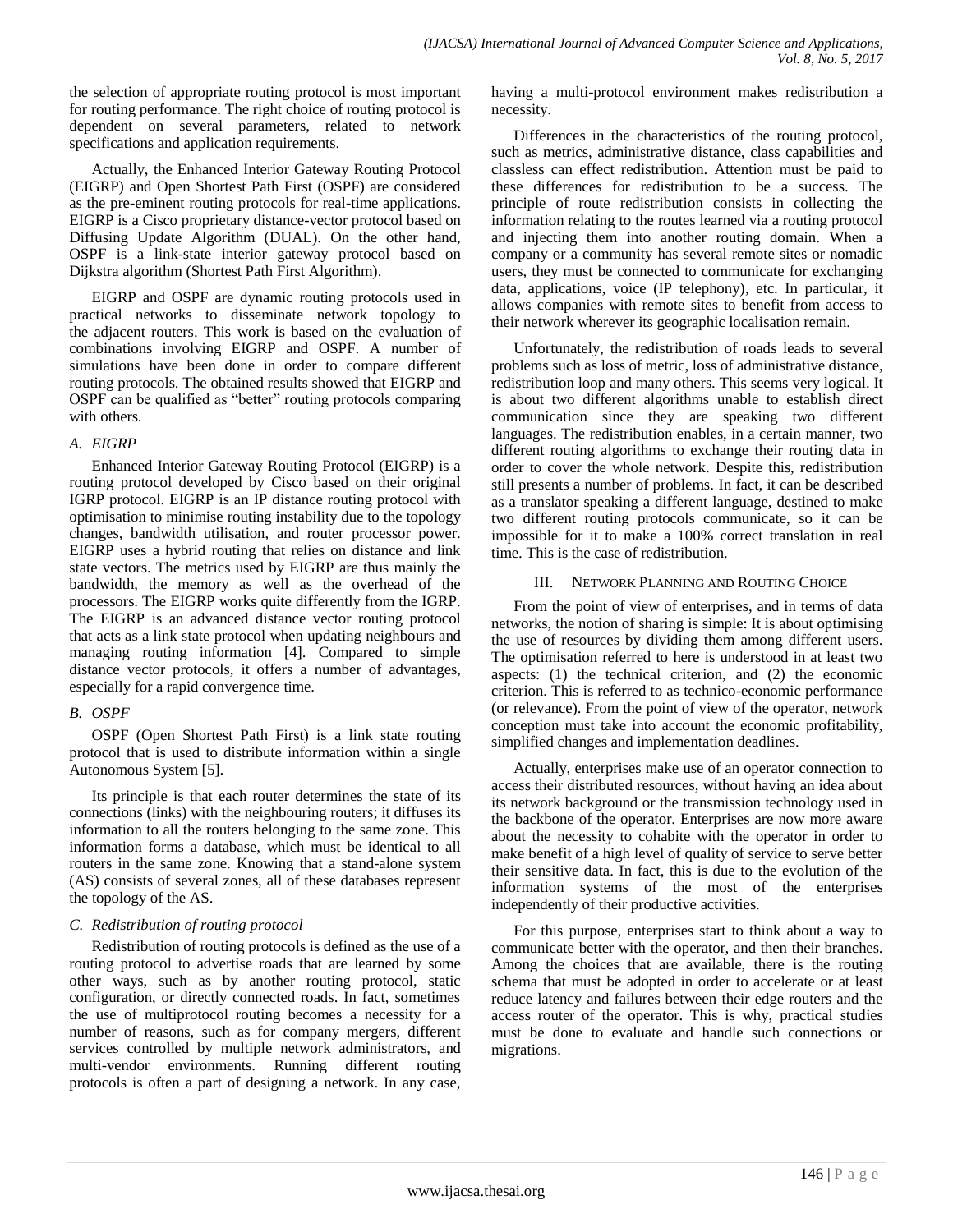#### IV. RELATED WORKS

Several works have been done to study the impact of routing protocols on the quality of the transmission of sensitive applications. In [6-9], authors prove by simulation of a communication using voice traffic that EIGRP shows better performance, especially for bandwidth management, rapid failure detection and for other performance metrics.

In [10], different combinations of multiple routing protocols have been configured (RIP\_EIGRP, EIGRP\_OSPF, OSPF\_ISIS); they concluded that the best combination involves EIGRP and OSPF protocols. Authors also concluded that combining EIGRP and RIPv2 is better suited for small networks due to the absence of segmented areas. IS-IS is known as the most recommended protocol for ISP's and large enterprises because of its scalability and fast convergence. However, combining IS-IS with OSPF, shows better performance than configuring only one of them for any given scenario with complex parameters, due to their similarities. In [11], a detailed simulation analysis of the robustness of using OSPF, EIGRP and IS-IS together (OSPF/IS-IS and EIGRP/IS-IS) compared with being deployed separately is given. Better performance is noticed when combining EIGRP and IS-IS.

Authors in [12], provide a comparative analysis of different routing protocols and their combination: EIGRP/OSPF, EIGRP/IS-IS, OSPF/IS-IS and EIGRP/IS-IS/OSPF. The study considered the case with real-time applications. Results obtained from simulations, show that the scenario with OSPF/IS-IS has manifest a minimal convergence time while scenario implementing the three protocols: (1) EIGRP, (2) IS-IS, and (3) OSPF shows better performance for different metrics; Packet delay variation, packet End-to-End delay, Voice Jitter and link throughput. Therefore, authors conclude that the combination of those three protocols is more suitable, for the considered simulation.

In [13], a comparative analysis of some routing protocols such as EIGRP, OSPF and their combination has been evaluated in the same network for real time applications. Unlike previous cited works, [13] shows that the implementation of EIGRP, enable better convergence time, high throughput and less packet rate loss than using OSPF alone or combined with EIGRP.

The majority of cited works demonstrate the efficiency of the deployment of the redistribution. However, theatrically and practically it is not always the case, especially, when we cannot control the architecture of network topology [13], like the case covered in this work, where an examination of redistribution in a real case is proposed. The main goal is to prove its limitation, and its poor performance compared to using one single routing protocol.

#### V. PROBLEMATIC AND CONTRIBUTION

This paper is focused on the study of the case of an enterprise called "STIC" localised at Casablanca that just bought lately a new department localised at Tangier. STIC is willing to merge its two sites in order to make them communicate through a network connection provided by the operator.

The problem encountered here is the routing schema to be adopted, to make the two sites exchanging data, with real time traffic, in better conditions. So, the question was about which routing scheme is more suitable to provide an acceptable level of QoS? This work proposes to study, the better way, to connect at the IP level, the three networks that are presented successively by the site 1 of STIC, the operator backbone and the new site 2 of STIC (Figure 1). The study suggests different assumptions about routing plan for the operator side.



Fig. 1. The studied network topology

#### VI. SIMULATION AND RESULTS

For the evaluation of the simulated topology, OPNET modeller 14.5 (Optimised Network Engineering Tools) has been used as a simulation environment.

OPNET is a high-level user interface that is built as of C and C++ source code with huge library of OPNET function [14].

It is built on top of discrete event system (DES) and it simulates the system behaviour by modelling each event in the system and processes it through user defined processes. OPNET is very powerful software to simulate heterogeneous network with various protocols.

#### *A. Network Topology*

Figure 2 presents network topology, it is composed from two sites containing routers belonging to the STIC enterprise, and the operator network based on [15].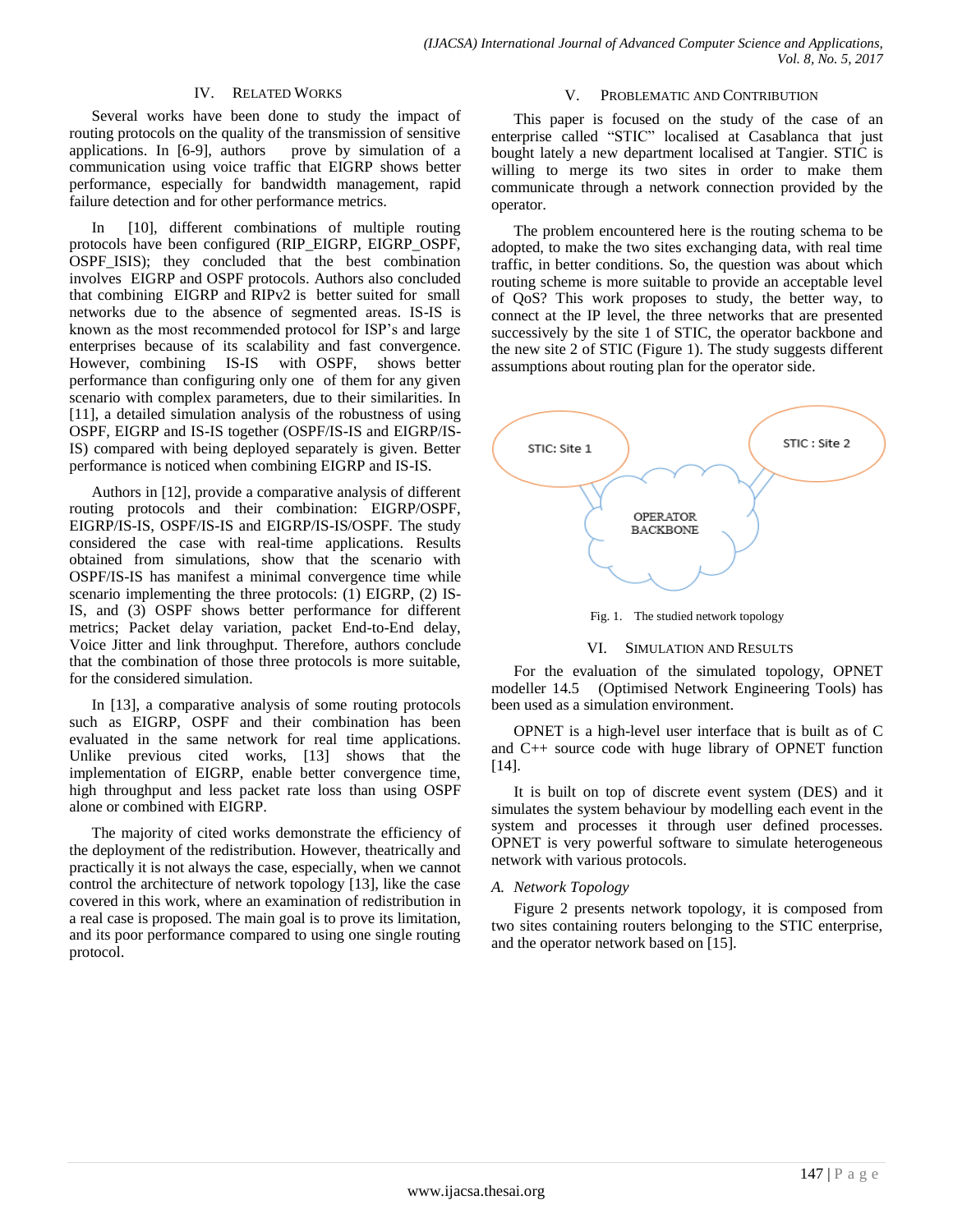

Fig. 2. Network topology

# *B. Simulation parameters*

The proposed topology is based on the use of OSPF and EIGRP as routing protocol. All the possible combinations are compared and evaluated based on some quantitative metrics such as convergence duration, packet delay variation, end to end delay, jitter and throughput. These protocols are particularly chosen in order to get better performance for real time traffic such as video streaming and voice conferencing in the entire network.

In this section, a comparative analysis of EIGRP over OSPF is conducted. There are four network models, which are configured and ran as follows: first scenario with OSPF alone, second one with EIGRP alone, the third one with both, backbone OSPF and subnet EIGRP and forth one with both, backbone EIGRP and subnet OSPF concurrently. One failure link has been configured to occur at 300 seconds and to recover at 600 seconds.

The Table 1 below presents the various scenarios:

TABLE I. DIFFERENT COMBINATION OF EIGRP AND OSPF FOR DIFFERENT SCENARIOS

| <b>Scenario name</b>         | <b>Backbone</b> | <b>Sites</b> |
|------------------------------|-----------------|--------------|
| <b>Back EIGRP Sites OSPF</b> | <b>OSPF</b>     | <b>OSPF</b>  |
| <b>Back OSPF Sites EIGRP</b> |                 | <b>EIGRP</b> |
| <b>EIGRP</b>                 | <b>EIGRP</b>    | <b>OSPF</b>  |
| OSPF                         |                 | <b>EIGRP</b> |

For the traffic, we simulate voice traffic and use ftp application as background traffic, to evaluate the performance of a real time application, with the presence of another real traffic load configuration.

## *C. Results*

Figures 3-8 present simulation results for different performance metrics: convergence time, end to end delay, delay variation, jitter, throughput, and packet loss rate.

From the Figure 3 below, it can be seen that the convergence time of EIGRP is faster than OSPF and EIGRP\_OSPF combination. Because when the change occurs through the network, EIGRP detects the topology change and sends query to the immediate neighbours to have a successor and propagate this update to all routers. On the opposite side, the network convergence time of OSPF is slower than EIGRP and EIGRP\_OSPF networks. As the change occurred in the OSPF network, all routers within an area update the topology database by flooding LSA to the neighbours and routing table is recalculated. Therefore, network convergence time of OSPF is getting slower than others.

As for EIGRP combined with OSPF, the convergence time is still important compared to EIGRP but slower than OSPF.



Fig. 3. Convergence time in seconds

End to end delay is defined as the time taken for a packet to be transmitted across a network from source to destination. Figure 4 shows that the use of one single routing protocol (EIGRP/OSPF) gives better results for end to end delay than having operators and sites configured with both routing protocols (redistribution). EIGRP still manifests better results.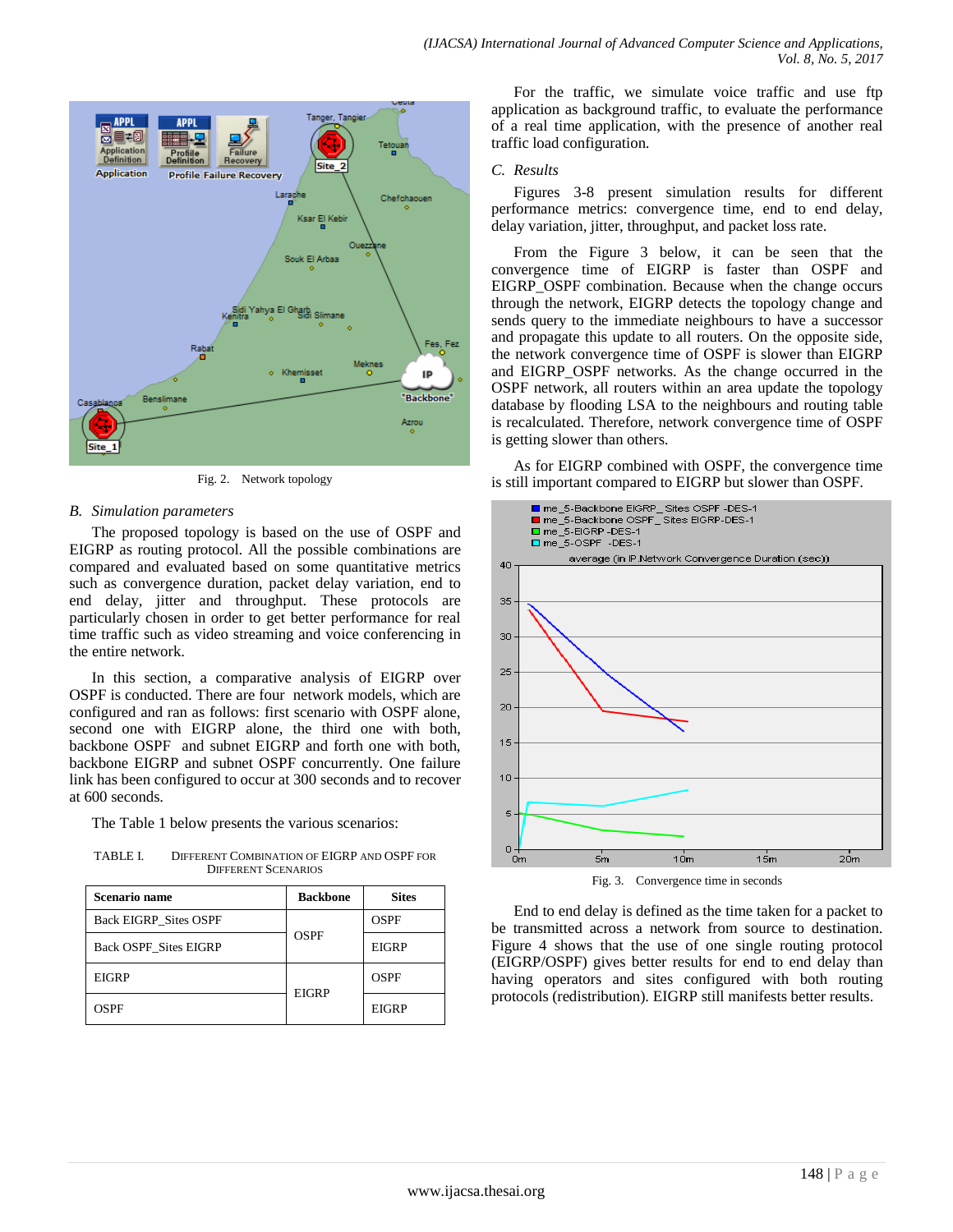

Fig. 4. End to End Delay in seconds

Packet delay variation is based on the difference in the end to end delay of selected packets; this metric has a significant impact on the quality of voice applications. From Figure 5, it can be noticed that delay variation of EIGRP network is smaller than delay variation observed for the three other networks. The highest delay variation is measured in the "Backbone EIGRP\_Sites OSPF" network.



Fig. 5. Delay Variation

Jitter is simply the difference in packet delay; this factor should be as small as possible especially for voice application. Figure 6 presents the jitter metric for different scenarios. As shown, EIGRP has relatively the lowest jitter value in comparison with the three other scenarios, even compared with the case deploying redistribution.



Fig. 6. Voice jitter

Throughput represents the average number of bits successfully received or transmitted by the receiver per unit time. Figure 7 indicates that before link failure, all scenarios give the same performance for the throughput metric. However, at the moment of the failure and before the link is recovered, using OSPF in the backbone or also in the company site gives better performance than the rest of protocol combinations.



Fig. 7. Throughput

Packet loss occurs when one or more packets of data travelling across a network fail to reach their destination. Packet loss is typically caused by network congestion. It is measured as a percentage of packets lost with respect to packets sent. It is clear from the Figure 8 that the packet loss rate reaches the higher value in networks where there is redistribution. By comparing values of four scenarios, we can notice that the EIGRP scenario has the best performance represented by a small packet loss rate.